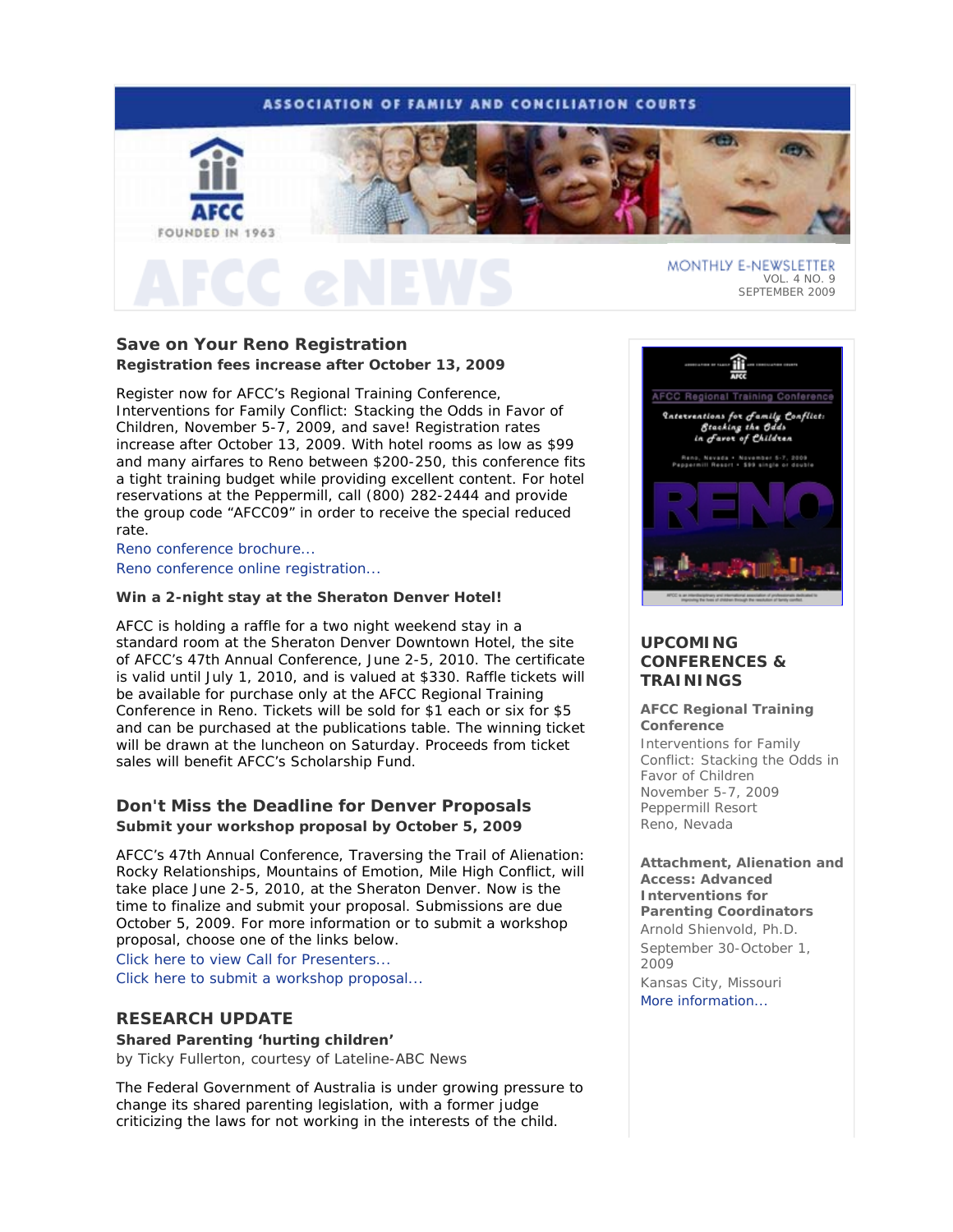### Read more...

AFCC Members can also read "Legislating for Shared Parenting: Exploring Some Underlying Assumptions" by Jennifer E. McIntosh in the July 2009 issue of *Family Court Review*.

## **New Relationships Decrease Parental Stress**

*Courtesy of J.M. Craig Press, Inc.* 

Much research has been conducted on marital dissolution and the stress surrounding it. This study goes a step further to cast a wider net. The authors examined how people adjusted when they married, divorced, or cohabitated.

Read more...

## **ASK THE EXPERTS**

**Top Ten Tips for Setting Up a Court Connected ADR Program** 

*by David Levin, J.D.* 

David Levin, Director of Court Alternatives in the Second Judicial District Court in Albuquerque, New Mexico, shares his top ten tips for developing a new alternative dispute resolution program in the court.

Read top ten tips ...

# **TREASURES ON THE AFCC WEB SITE**

*An Educator's Guide: Interacting with Separating, Divorcing, Never-Married Parents and their Children* is a new AFCC publication written by a work group appointed by former AFCC President Hugh Starnes, chaired by Barbara Steinberg, Ph.D. This guide addresses not only how educators can recognize the challenges these children face, but how they can facilitate the parent's involvement in the children's education at a difficult time for the family. The Guide also provides information to help teachers identify how they can be most helpful to the families and courts without getting caught on the middle of the parents' conflict. Family court professionals and the roles they play are defined, as well as the type of information they request from teachers or school administrators. This Guide is designed specifically for educators who will find it useful in navigating all aspects of the family law process.

Click here for free download...

# **CONFERENCE OF INTEREST**

*Collaborative Law: Opportunities, Challenges and Questions for the Future* presented November 19-20, 2009, by Hofstra University School of Law, Hempstead, New York, in cooperation with the Uniform Law Commission, American Bar Association-Section of Dispute Resolution, AFCC and IACP. Read more...

# **DIVORCE IN THE NEWS**

**In California, Justice Takes a Day Off**  *Courtesy of latimes.com* 

Starting September 16, the largest court system in the nation will



## **AFCC 47th Annual Conference**

*Traversing the Trail of Alienation: Rocky Relationships, Mountains of Emotion, Mile High Conflict* June 2-5, 2010 Sheraton Denver Denver, Colorado

### **AFCC Ninth Symposium on Child Custody Evaluations**

October 28-30, 2010 Hyatt Regency Cambridge Cambridge/Boston, MA

#### **AFCC 48th Annual Conference**

June 1-4, 2011 Hilton Orlando Bonnet Creek Resort Orlando, Florida

### **JOIN AFCC**

Are you a member? Join or Renew...

AFCC offers member benefits that promote excellence in practice. View member benefits...

# **ABOUT AFCC eNEWS**

*AFCC eNEWS* is a monthly e-newsletter published by the Association of Family and Conciliation Courts (AFCC). *AFCC eNEWS* provides professionals with time sensitive and up-to-date topics including practice tips, research innovations and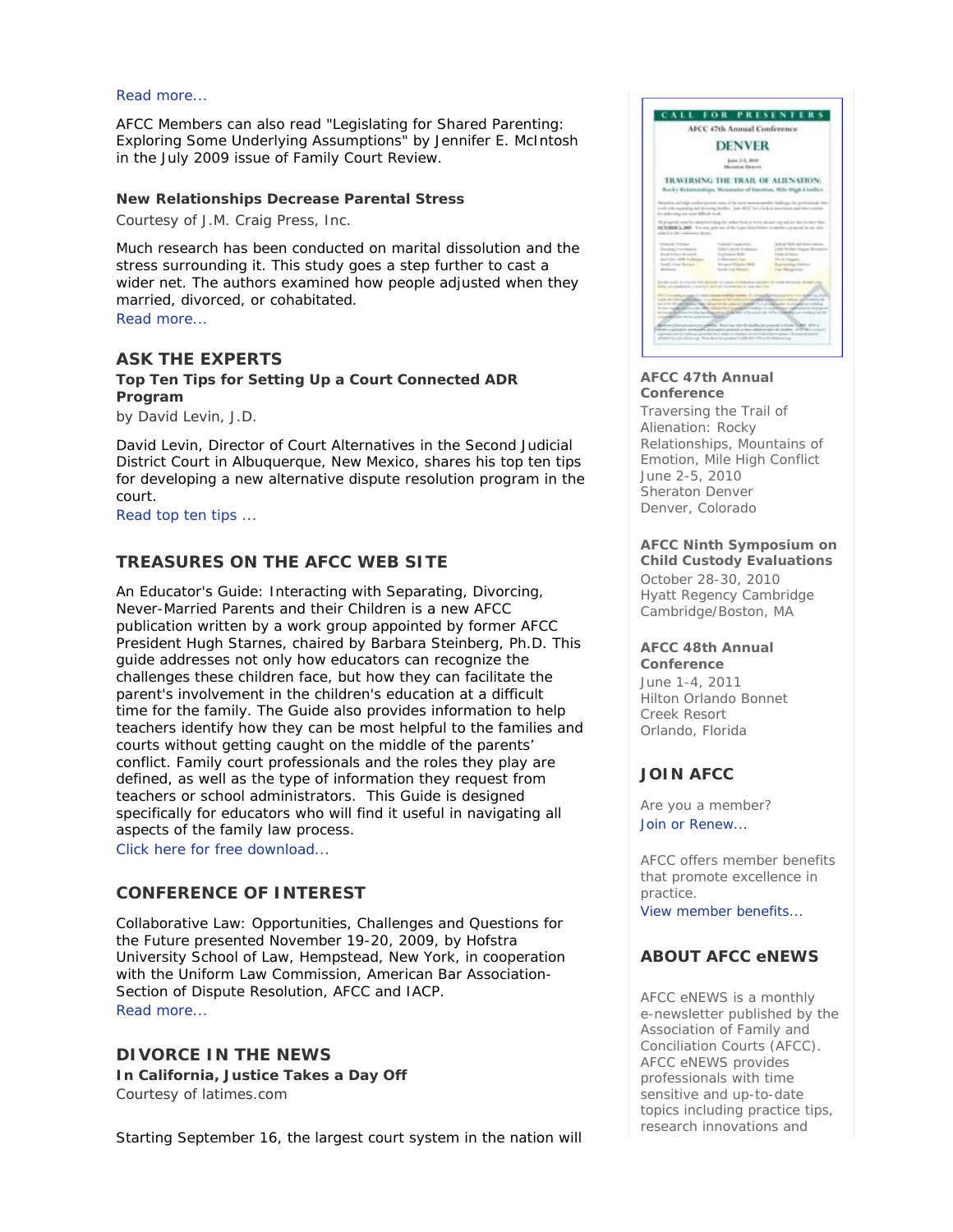be closing the doors of courthouses across the state one day each month.

Read more...

# **FEATURED ARTICLE**

**Professional Mediator: A Distinction that Makes a Difference** 

*by Jeff Kichaven, courtesy of Mediate.com* 

In April 2006, a remarkable thing happened at the Spring Conference of the American Bar Association's Section of Dispute Resolution in Atlanta. A distinguished lawyer unwittingly proved that the mediation profession has a spectacular future. Read more...

# **Conflict Resolution Day**

October 15 is Conflict Resolution Day. Conceived in 2005 by the Association for Conflict Resolution to promote the awareness and use of conflict resolution and to recognize the contributions of conflict resolvers; it has been celebrated annually on the third Thursday in October.

international news. AFCC eNEWS archive...

### **Web Site Version:**

If you are having trouble viewing this email correctly, please view the Web site version by clicking here.

**Editor:** 

Leslye Hunter editor@afccnet.org

AFCC welcomes your comments, questions or feedback. Please email the editor by clicking here.

# **EMAIL UPDATE**

Subscribe, Unsubscribe or Update Your Email Address AFCC will never share, distribute or publicize your email address.



Professionals dedicated to improving the lives of children and families through the resolution of family conflict

.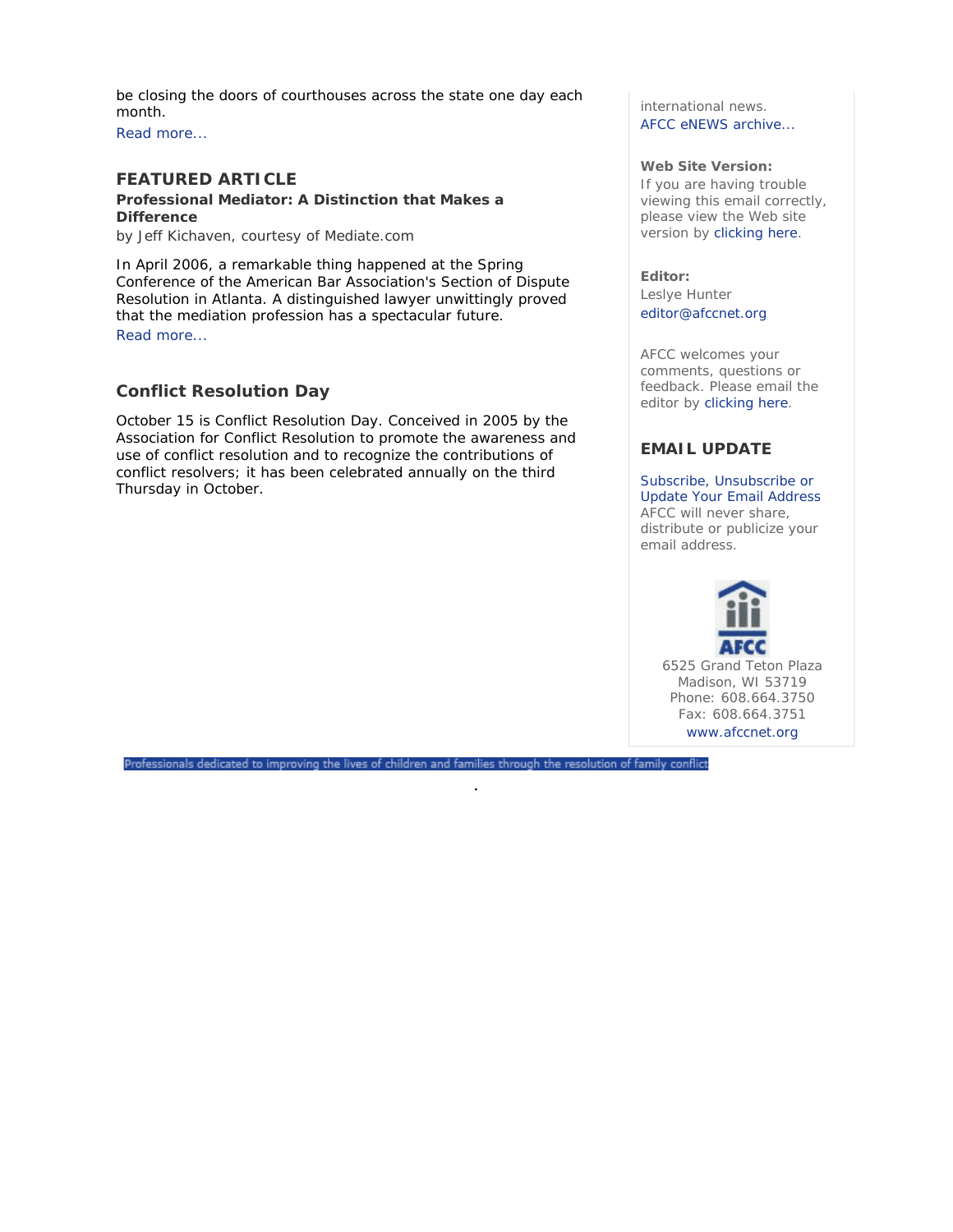



### **MEMBER CENTER**

- **Family Court Review**
- **AFCC Conference Audio**
- **AFCC News**
- **Member Directory**
- **Member Resources**
- **Chapter Resources**

### **AFCC HOME**



**New Relationships Decrease Parental Stress**  *Courtesy of J.M. Craig Press, Inc.*

> *Blekesaune, M. [2008]. Partnership Transitions and Mental Distress: Investigating Temporal Order. Journal of Marriage and Family, 70, 879-890.*

Much research has been conducted on marital dissolution and the stress surrounding it [See Digests: 5, 1 & 5; 7, 4, 8, & 10; 8, 3; and 9, 1 & 5.] This study goes a step further to cast a wider net. The authors examined how people adjusted when they married, divorced, or cohabitated.

There were 10,300 participants. Each one was surveyed and interviewed annually over the course of 15 years. The authors evaluated the participants' levels of stress as they entered and left relationships over the course of the study.

The authors found:

- Separated and divorced participants reported more emotional distress than those who were married, never married, or were cohabitating.

- The separated and divorced women experienced more emotional distress than did separated and divorced men.

- When separated and divorced participants entered new relationships, their emotional distress decreased. Their relief was greater than that experienced by participants who had never married and became involved in a relationship for the first time, but both groups experienced enhanced distress over the first two years of the new relationship.

- Children had no impact on their parents' emotional distress when the participants entered a new relationship regardless of their previous relational status.

- "Apparently, it is transitions into partnerships and not the arrival of children that increases mental distress in initially non-married people" [p. 886].

- Mental distress increased over the 18 months prior to marital dissolution, but decreased almost an equal amount over the next 18 months.

- Women experienced increasing levels of distress prior to divorce far earlier than did their husbands. On the other hand, men experienced far greater distress at the time of dissolution than did their wives.

- Two to four years after divorce, mothers were better adjusted than either fathers or non-parents.

- "To separated or divorced individuals, entering a new partnership offers a high improvement in marital distress. But, this improvement is only temporary. Four years later, they are no better off than before entering a new partnership, and they could experience even more distress thereafter" [p. 889].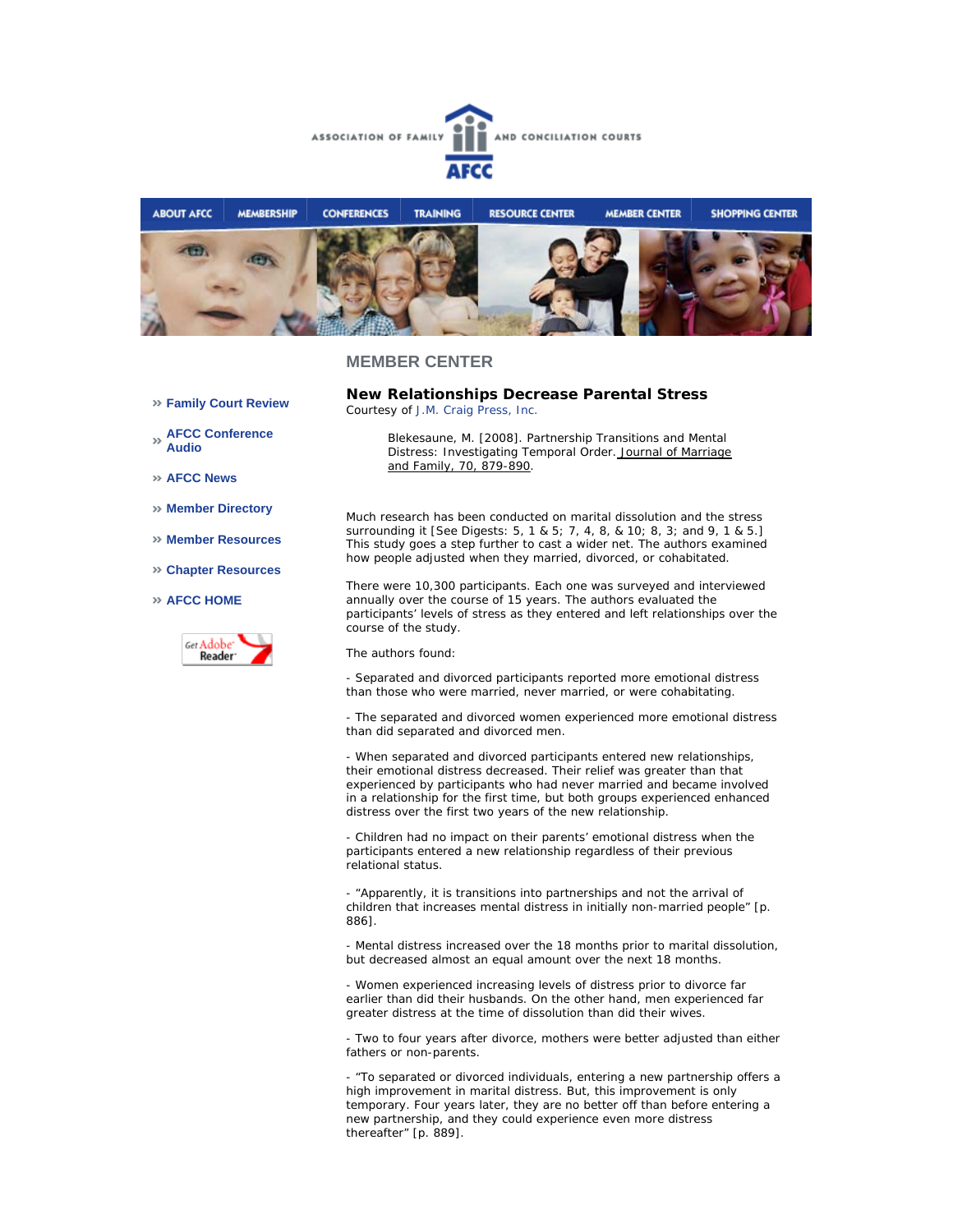### **Critical Analysis**

This study is particularly strong because of the large number of participants and the fact that they were studied over a very long period of time. A major drawback of this research is that many questions were not answered. For example, the participants ranged in age from their 20s to their 50s, but we do not know how the results may have differed across age groups.

### **Recommendations**

This research supports earlier work finding that adjustment to divorce takes far more time than anyone would prefer. Since this is a robust finding across studies over many years, suits to modify the parent-child relationship should be considered within that context. That is, motions to modify may be more a function of a parent's personal distress than any benefit to a child. This study reminds us that the divorce rate among second marriages is higher than it is for first marriages. Therefore, when a parent remarries and files a motion to modify based on his/her change of circumstance, two issues must be considered. First, second marriages are less likely to endure than first marriages. Second, we wonder if the emotional distress that accompanies litigation may exert an additional adverse impact on the new relationship. To the extent that this is the case, a well-meaning parent may subject both his/her new spouse and the children to even greater distress.

*For this as well as other valuable research visit J.M. Craig Press online at www.jmcraig.com or call (877) 960-1474. AFCC members receive a 25% discount on all J.M. Craig Products.*

J.M. Craig Press, Inc., 12810 Hillcrest Road, Suite 217 Dallas, TX 75230 (972) 960-1472 or (877) 960-1474

*Copyright © 1999 - 2009 J.M. Craig Press, Inc.*

6525 Grand Teton Plaza, Madison, WI 53719 Phone 608.664.3750 Fax 608.664.3751 afcc@afccnet.org www.afccnet.org

Search - Site Map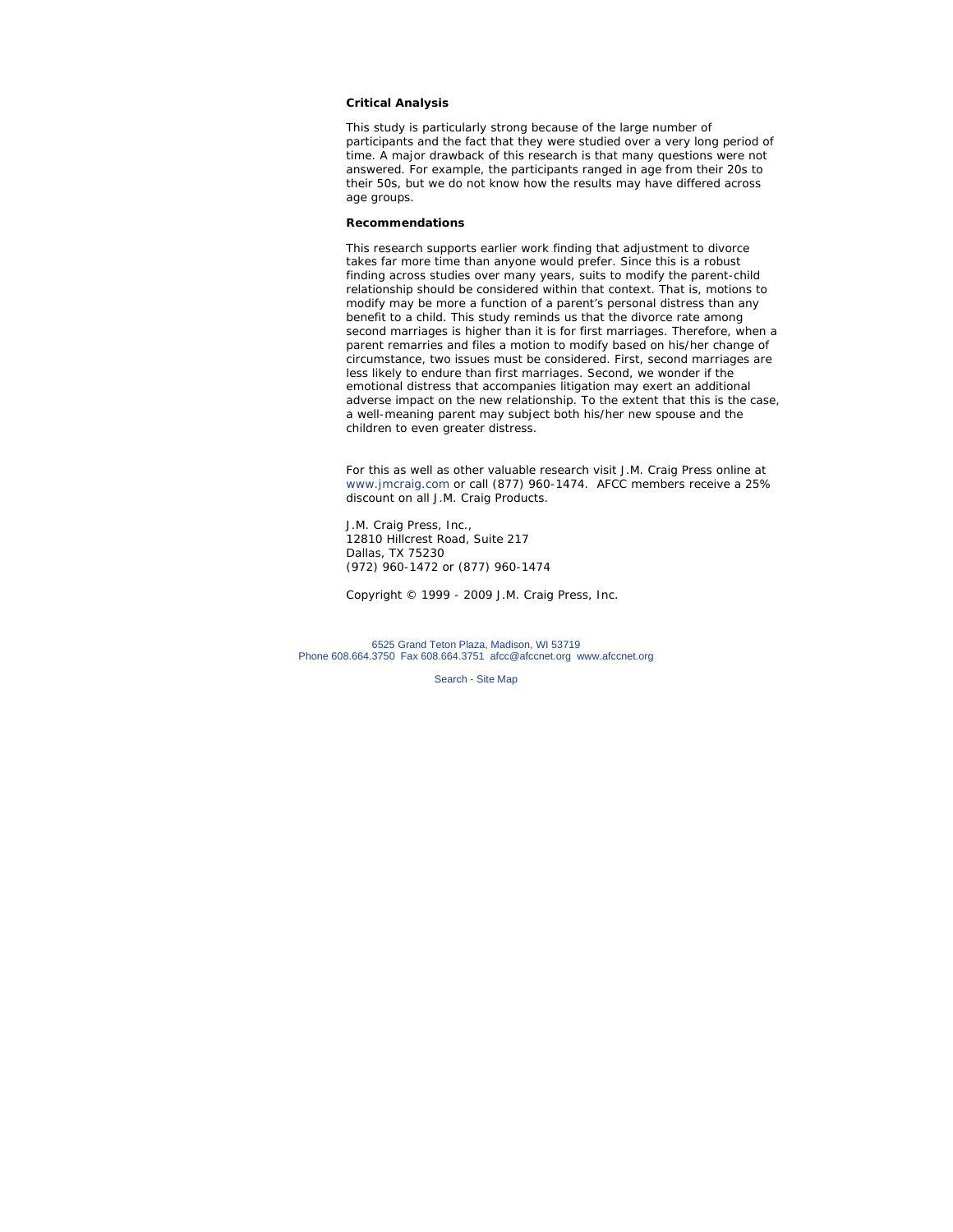



### **MEMBER CENTER**

## **ASK THE EXPERTS**

**Ten Tips For Setting Up A Court Connected ADR Program** *By David Levin, J.D., Albuquerque, New Mexico* 

#### **1. Judicial partnerships are fundamental.**

Courts are constitutionally created institutions which judges are mandated to lead. The same litigant population will visit the courtroom and the dispute resolution office. Beyond being the administrative authority who determines whether and how a court connected ADR program will or will not happen, judges are essential day to day working partners to effectively serve a common public.

#### **2. Cultivate understanding with persistence, patience, and empathy.**

ADR providers, judges, court staff, the public, and the legal community all live in different worlds. ADR program leaders should assume that others, both the court divisions and the identified population of litigants that the program is serving, may not understand what an ADR process offers and how it works. The same is true for ADR providers regarding needs and interests of the legal system and the target population. Identify players and plan the time for mutual learning.

#### **3. What does "ADR" mean for you?**

"ADR" may mean anything. Identify core values and their boundaries. Is a process time limited or open ended? How does self-determination by participants intersect with the pressure to close cases through evaluative methods? This on-going assessment is essential for guiding the direction of program development.

#### **4. Start slow and small, and be open to adjustments.**

Designing a program is a process, not an event. Learn from early cases. Be open to the unexpected. Allow for a "pilot project" period of time to learn what works, what is problematic, what makes a difference and what has been unforeseen.

### **5. Keep a "road map."**

Start a never ending list of ideas. Log everything that you think of – the notion may not come again! From time to time, use a copy of the list to review and revise goals, tasks and priorities. Periodically review the list to re-discover great ideas.

### **6. Discover the legal and professional context.**

Learn to know the specific laws that apply to your program, as well as the model national standards. This requirement is particularly important for a court connected program. Know the context within which the program will be operating.

#### **7. Design screening and an option to return cases.**

Design the criteria and process for screening potential cases, and include the option to decline a case which is unamenable for the offered type of ADR. This essential step will clarify for yourself and others the scope and boundaries for the program.

#### **8. Capture early data and evaluate outcome results.**

One day you may have a sophisticated computer program and evaluation

- **Family Court Review**
- **AFCC Conference Audio**
- **AFCC News**
- **Member Directory**
- **Member Resources**
- **Chapter Resources**

### **AFCC HOME**